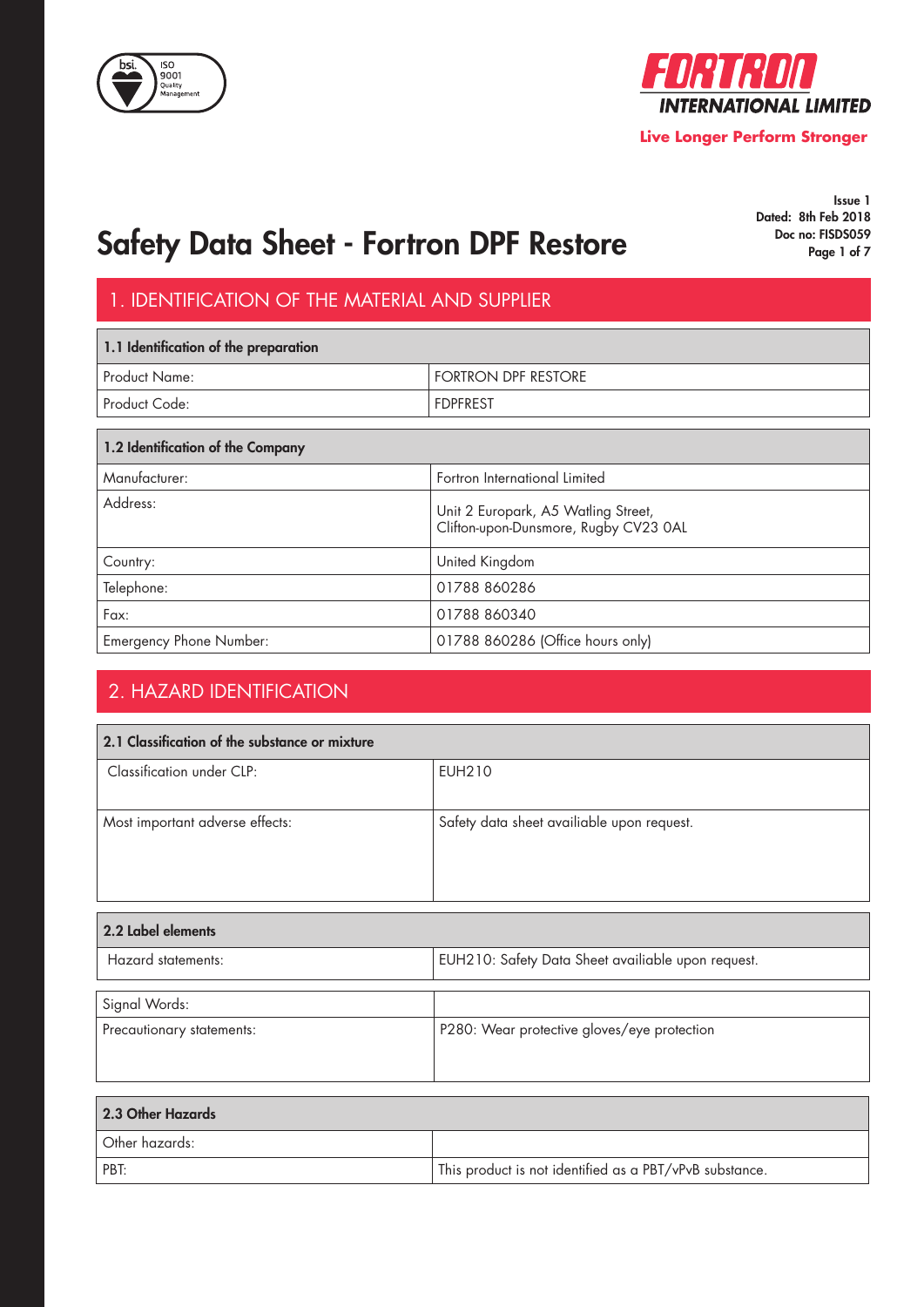## Safety Data Sheet - Fortron DPF Restore Doc. Doc. no: FISDS059

#### 3. COMPOSITION/INFORMATION ON INGREDIENTS

#### 3.2 Mixtures

Hazardous Ingredients:

| PROPANE-1, 2-DIOL - REACH registered number(s): 01-2119456809-23 |         |                                                         |                           |         |
|------------------------------------------------------------------|---------|---------------------------------------------------------|---------------------------|---------|
| <b>EINECS</b>                                                    | CAS     | PBT / WEL                                               | <b>CLP</b> Classification | Percent |
| 200-338-0                                                        | 57-55-6 | Substance with a Community<br>workplace exposure limit. |                           | $5-10%$ |

| (2-METHOXYMETHYLETHOXY) PROPANOL - REACH registered number(s): 01-2119450011-60 |            |                                                         |  |        |
|---------------------------------------------------------------------------------|------------|---------------------------------------------------------|--|--------|
| 252-104-2                                                                       | 34590-94-8 | Substance with a Community<br>workplace exposure limit. |  | $1-5%$ |

#### 4. FIRST AID MEASURES

#### 4.1 Description of first aid measures

| Skin contact: | Remove all contaminated clothes and footwear immediately unless stuck to skin. Wash immediately with |
|---------------|------------------------------------------------------------------------------------------------------|
|               | plenty of soap and water.                                                                            |
| Eye contact:  | Bathe the eye with running water for 15 minutes. Consult a doctor.                                   |
| Ingestion:    | Wash out mouth with water. Do not induce vomiting. If concious, give half a litre of water to drink  |
|               | immediately. Consult a doctor.                                                                       |
| Inhalation:   | Remove casualty from exposure ensuring one's own safety whilst doing so.                             |

| 4.2 Most important symptoms and effects, both acute and delayed                |                                                                                                  |  |
|--------------------------------------------------------------------------------|--------------------------------------------------------------------------------------------------|--|
| Skin contact:                                                                  | There may be mild irritation at the site of contact.                                             |  |
| Eye contact:                                                                   | There may be irritation and redness. The eyes may water profusely.                               |  |
| Ingestion:                                                                     | There may be soreness and redness of the mouth and throat. Nausea<br>and stomach pain may occur. |  |
| Inhalation:                                                                    | There may be irritation of the throat with a feeling of tightness in the<br>chest.               |  |
| Delayed / immediate effects:                                                   | Immediate effects can be expected after short-term exposure.                                     |  |
| 4.3 Indication of any immediate medical attention and special treatment needed |                                                                                                  |  |

| Immediate / special treatment: | Eye bathing equipment should be available on the premises. |
|--------------------------------|------------------------------------------------------------|
|--------------------------------|------------------------------------------------------------|

#### 5. FIRE-FIGHTING MEASURES

| 5.1 Extinguishing media |                                                              |
|-------------------------|--------------------------------------------------------------|
| Extinguishing media:    | Suitable extinguishing media for the surrounding fire should |
|                         | be used. Use water spray to cool containers.                 |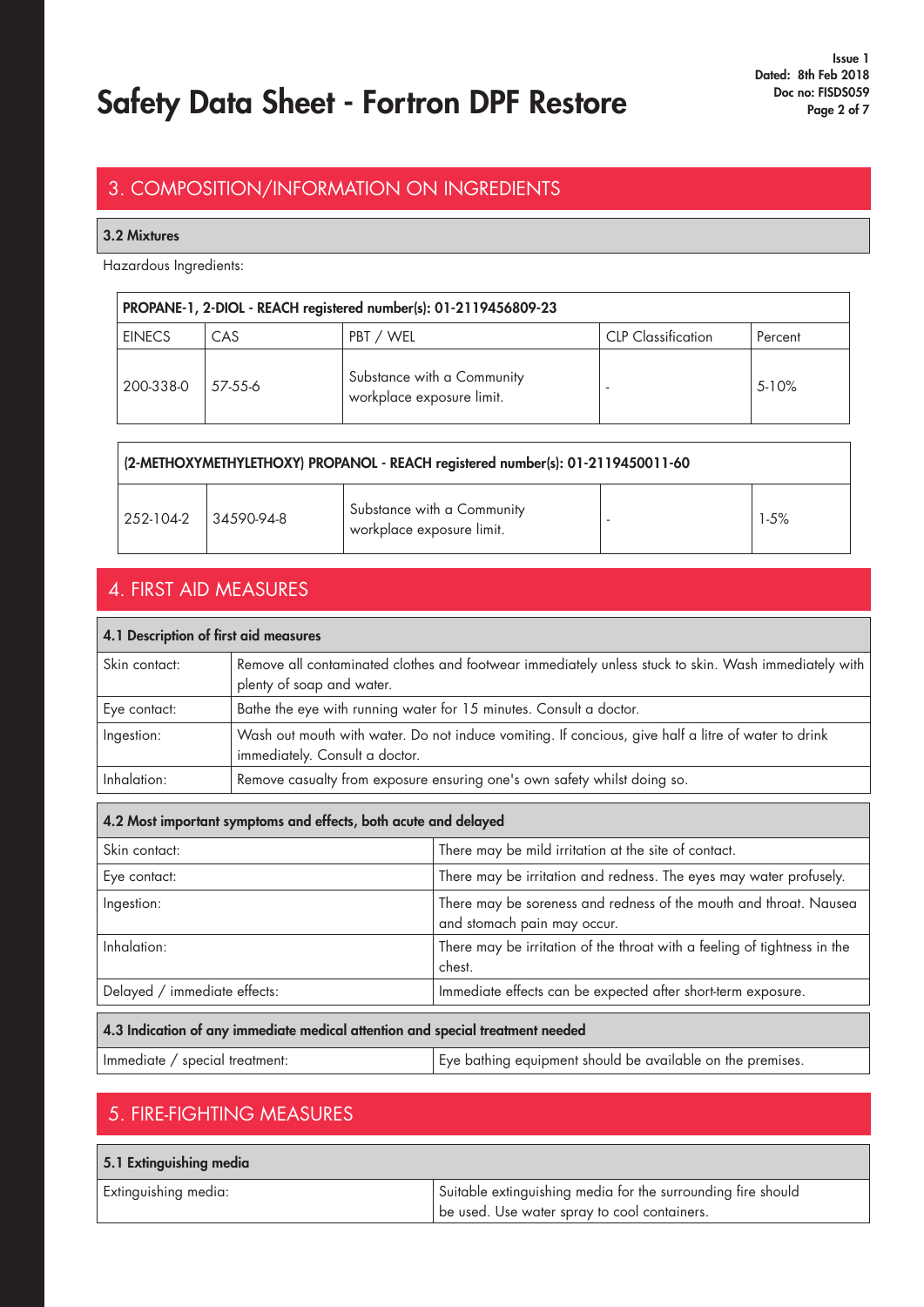## Safety Data Sheet - Fortron DPF Restore Doc no: FISDS059 Page 3 of 7

### 5. FIRE-FIGHTING MEASURES

| 5.2 Special hazards arising from the substance or mixture |                                                                                                             |  |
|-----------------------------------------------------------|-------------------------------------------------------------------------------------------------------------|--|
| Exposure hazards:<br>In combustion emits toxic fumes.     |                                                                                                             |  |
| 5.3 Advice for fire-fighters                              |                                                                                                             |  |
| Advice for fire-fighters:                                 | Wear self-contained breathing apparatus. Wear protective<br>clothing to prevent contact with skin and eyes. |  |

#### 6. ACCIDENTAL RELEASE MEASURES

| 6.1 Personal precautions, protective equipment and emergency procedures |                                                                                                                                                                        |  |
|-------------------------------------------------------------------------|------------------------------------------------------------------------------------------------------------------------------------------------------------------------|--|
| Personal precautions:                                                   | Do not attempt to take action without suitable protective clothing - see<br>section 8 of SDS. Turn leaking containers leak-side up to prevent the<br>escape of liquid. |  |
| <b>6.2 Environmental precautions</b>                                    |                                                                                                                                                                        |  |
| Environmental precautions:                                              | Do not discharge into drains or rivers. Contain the spillage<br>using bunding.                                                                                         |  |
| 6.3 Methods and material for containment and cleaning up                |                                                                                                                                                                        |  |
| Clean-up procedures:                                                    | Absorb into dry earth or sand. Transfer to a closable,<br>labelled salvage container for disposal by an appropriate<br>method.                                         |  |
| 6.4 Reference to other sections                                         |                                                                                                                                                                        |  |

| Reference to other sections | Refer to section 8 of SDS. |
|-----------------------------|----------------------------|

### 7. HANDLING AND STORAGE

| 7.1 Precautions for safe handling                                |                                                                                                                                                       |
|------------------------------------------------------------------|-------------------------------------------------------------------------------------------------------------------------------------------------------|
| Handling requirements                                            | Avoid direct contact with the substance. Ensure there is sufficient<br>ventilation of the area. Avoid the formation or spread of mists in the<br>air. |
|                                                                  |                                                                                                                                                       |
| 7.2 Conditions for safe storage, including any incompatibilities |                                                                                                                                                       |
| Storage conditions:                                              | Store in a cool, well ventilated area. Keep container tightly closed.                                                                                 |
|                                                                  |                                                                                                                                                       |
| 7.3 Specific end use(s)                                          |                                                                                                                                                       |
| Specific end use(s):                                             | No data available.                                                                                                                                    |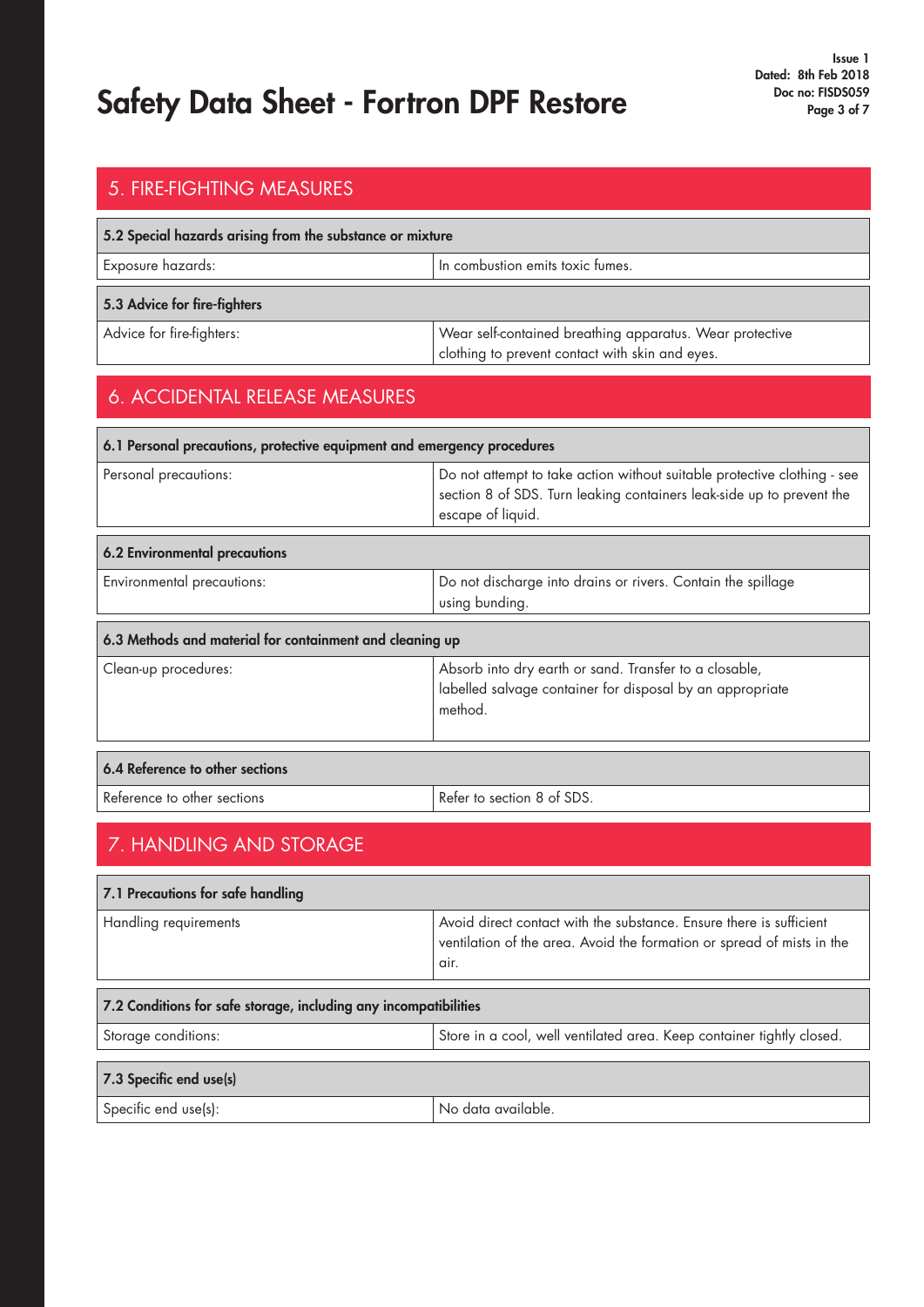## Safety Data Sheet - Fortron DPF Restore Doc. Doc. no: FISDS059

#### 8. EXPOSURE CONTROLS/PERSONAL PROTECTION

#### 8.1 Controls parameters

Hazardous ingredients:

| Workplace exposure limits        |                      |              | Respirable dust |              |
|----------------------------------|----------------------|--------------|-----------------|--------------|
| PROPANE-1, 2-DIOL                |                      |              |                 |              |
| State                            | 8 hour TWA           | 15 min. STEL | 8 hour TWA      | 15 min. STEL |
| EU                               | $474 \text{ mg/m}$ 3 | ۰            |                 |              |
| (2-METHOXYMETHYLETHOXY) PROPANOL |                      |              |                 |              |
| UK                               | 50ppm(sk)            | ۰            |                 |              |

DNEL/PNEC Values DNEL/PNEC | No data available

| 8.2 Exposure controls       |                                                                               |
|-----------------------------|-------------------------------------------------------------------------------|
| <b>Engineering measures</b> | Ensure there is sufficient ventilation of the area.                           |
| Respiratory protection      | Self-contained breathing apparatus must be available in case<br>of emergency. |
| Hand protection             | Protective gloves.                                                            |
| Eye protection              | Safety glasses. Ensure eye bath is to hand.                                   |
| Skin protection             | Protective clothing.                                                          |

#### 9. PHYSICAL AND CHEMICAL PROPERTIES

| 9.1 Information on basic physical and chemical properties |                      |                             |                   |
|-----------------------------------------------------------|----------------------|-----------------------------|-------------------|
| State:                                                    | Liquid               |                             |                   |
| Colour:                                                   | Colourless           |                             |                   |
| Odour:                                                    | Characteristic odour |                             |                   |
| Evaporation rate:                                         | Slow                 |                             |                   |
| Oxidising:                                                | Not applicable       |                             |                   |
| Solubility in water:                                      | Soluble              |                             |                   |
| Viscosity:                                                | Non-viscous          |                             |                   |
| Boiling point/range°C:                                    | 100                  | Melting point/range °C      | No data available |
| Flamability limits %: lower:                              | No data available    | Upper                       | No data available |
| Flash point°C:                                            | >70                  | Part.coeff. n-octanol/water | No data available |
| Autoflammability°C:                                       | >200                 | Vapour pressure             | No data available |
| Relative density:                                         | 1.015 typical        | pH                          | 13.00 typical     |

| 9.2 Other information |                    |
|-----------------------|--------------------|
| Other information:    | No data available. |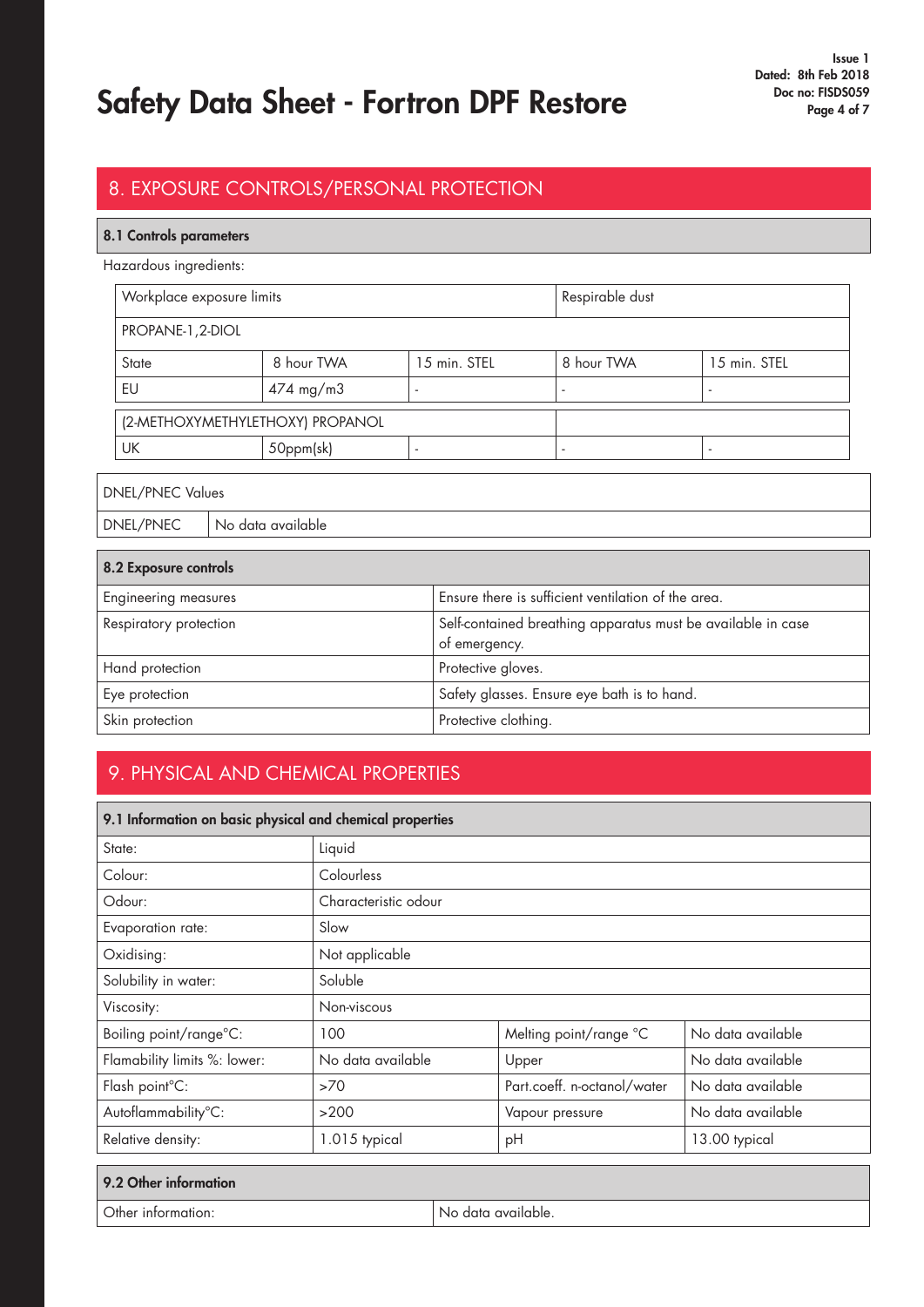### Safety Data Sheet - Fortron DPF Restore Doc. Doc. no: FISDS059

### 10.1 Reactivity Reactivity: Reactivity: Reactivity: Reactivity: Stable under recommended transport or storage conditions. 10. STABILITY AND REACTIVITY 10.2 Chemical stability Chemical stability: Stable under normal conditions. 10.3 Possibility of hazardous reaction Hazardous reactions: Hazardous reactions will not occur under normal transport or storage conditions. Decomposition may occur on exposure to conditions or materials listed below. 10.4 Conditions to avoid Conditions to avoid: Flames. 10.5 Incompatible materials Materials to avoid:  $\blacksquare$  Strong oxidising agents. Strong acids. 10.6 Hazardous decomposition products Haz. decomp. products:  $\vert$  In combustion emits toxic fumes.

#### 11. TOXICOLOGICAL INFORMATION

#### 11.1 Information on toxicological effects

Hazardous ingredients:

| PROPANE-1,2-DIOL                   |            |      |                                                                                                  |                                                                          |       |
|------------------------------------|------------|------|--------------------------------------------------------------------------------------------------|--------------------------------------------------------------------------|-------|
| <b>DERMAL</b>                      | <b>RBT</b> | LD50 |                                                                                                  | >2000                                                                    | mg/kg |
| <b>ORAL</b>                        | <b>RAT</b> | LD50 |                                                                                                  | >20000                                                                   | mg/kg |
|                                    |            |      |                                                                                                  |                                                                          |       |
| (2-METHOXYMETHYLETHOXY)PROPANOL    |            |      |                                                                                                  |                                                                          |       |
| <b>DERMAL</b>                      | <b>RBT</b> | LD50 |                                                                                                  | 9150                                                                     | mg/kg |
| <b>ORAL</b>                        | <b>RAT</b> | LD50 |                                                                                                  | >5000                                                                    | mg/kg |
| Toxicity values: no data available |            |      |                                                                                                  |                                                                          |       |
| 11.2 Symptoms/routes of exposure   |            |      |                                                                                                  |                                                                          |       |
| Skin contact:                      |            |      |                                                                                                  | There may be irritation at the site of contact.                          |       |
| Eye contact:                       |            |      | There may be irritation and redness. The eyes may water profusely.                               |                                                                          |       |
| Ingestion:                         |            |      | There may be soreness and redness of the mouth and throat. Nausea<br>and stomach pain may occur. |                                                                          |       |
| Inhalation:                        |            |      | chest.                                                                                           | There may be irritation of the throat with a feeling of tightness in the |       |
| Delayed / immediate effects:       |            |      | Immediate effects can be expected after short-term exposure.                                     |                                                                          |       |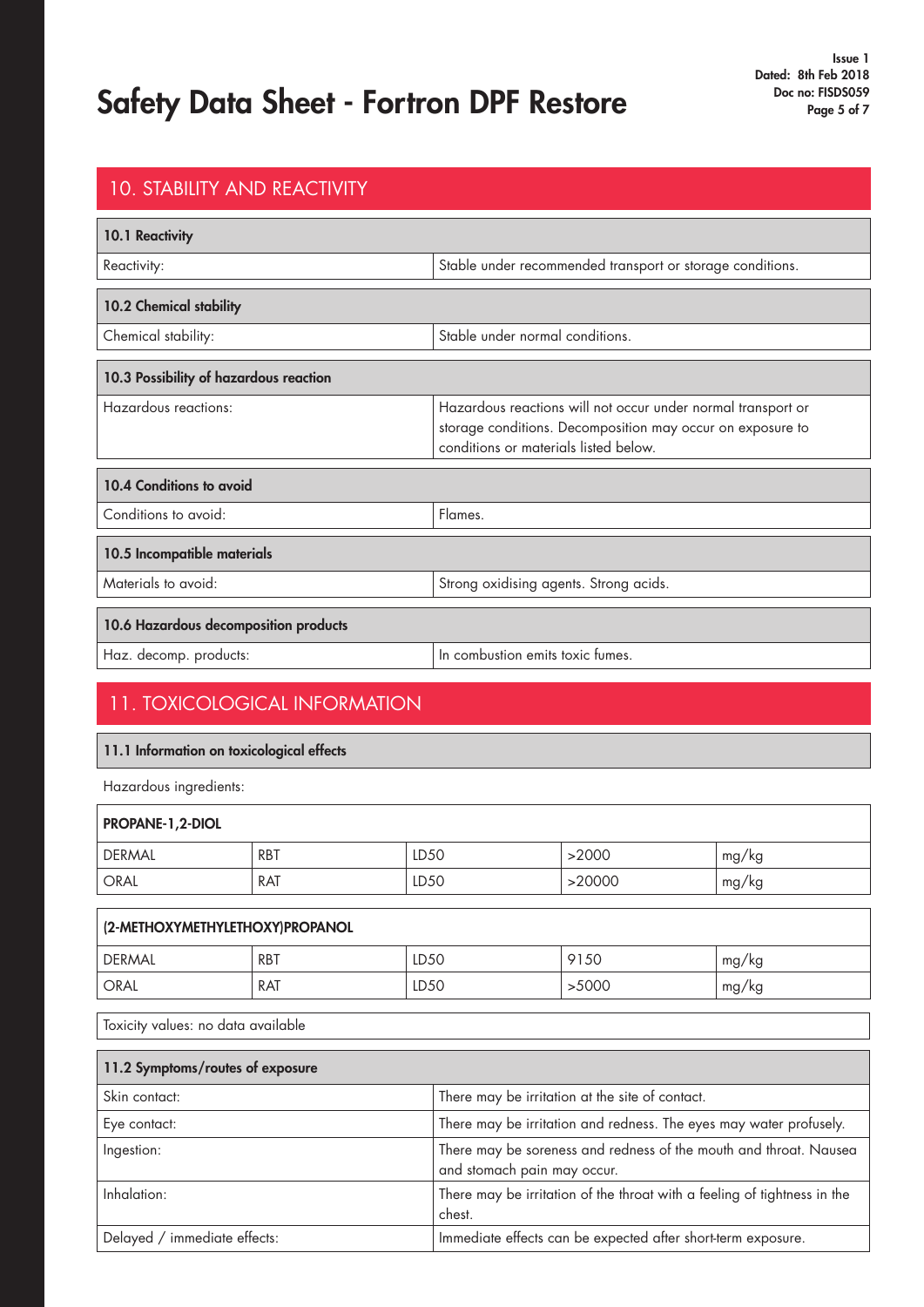# Safety Data Sheet - Fortron DPF Restore Doc no: FISDS059 Page 6 of 7

| <b>12. ECOLOGICAL INFORMATION</b>                          |                         |                                                         |      |
|------------------------------------------------------------|-------------------------|---------------------------------------------------------|------|
| 12.1 Toxicity                                              |                         |                                                         |      |
| Hazardous ingredients:                                     |                         |                                                         |      |
| PROPANE-1,2-DIOL                                           |                         |                                                         |      |
| Daphnia magna                                              | <b>48H EC50</b>         | >4000                                                   | mg/l |
| RAINBOW TROUT (Oncorhynchus mykiss)                        | 96H LC50                | 40613                                                   | mg/l |
| Scenedesmus Subspicatus                                    | <b>48H EC50</b>         | 19000                                                   | mg/l |
| (2-METHOXYMETHYLETHOXY)PROPANOL                            |                         |                                                         |      |
| <b>DAPHNIA</b>                                             | <b>48H EC50</b>         | 1919                                                    | mg/l |
| <b>FISH</b>                                                | 96H LC50                | >1000                                                   | mg/l |
| GREEN ALGA (selenastrum capricornutum)                     | 96H ErC50               | >969                                                    | mg/l |
| 12.2 Persistence and degradability                         |                         |                                                         |      |
| Persistence and degradability:                             | Biodegradable.          |                                                         |      |
|                                                            |                         |                                                         |      |
| 12.3 Bioaccumulative potential                             |                         |                                                         |      |
| No bioaccumulation potential.<br>Bioaccumulative potential |                         |                                                         |      |
| 12.4 Mobility in soil                                      |                         |                                                         |      |
| Mobility                                                   |                         | Readily absorbed into soil. Soluble in water.           |      |
| 12.5 Results of PBT and vPvB assessment                    |                         |                                                         |      |
| PBT identification:                                        |                         | This product is not identified as a PBT/vPvB substance. |      |
| 12.6 Other adverse effects                                 |                         |                                                         |      |
| Other adverse effects                                      | Negligible ecotoxicity. |                                                         |      |
|                                                            |                         |                                                         |      |

### 13. DISPOSAL CONSIDERATIONS

| 13.1 Waste treatment Methods |                                                                                                                                                                                                                           |
|------------------------------|---------------------------------------------------------------------------------------------------------------------------------------------------------------------------------------------------------------------------|
| Disposal operations:         | Transfer to a suitable container and arrange for collection<br>by specialised disposal company. NB: The user's attention is drawn<br>to the possible existence of regional or national regulations regarding<br>disposal. |

#### 14. TRANSPORT INFORMATION

| 14.1 Transport class(es) |                                                               |
|--------------------------|---------------------------------------------------------------|
| Transport class:         | This product does not require a classification for transport. |